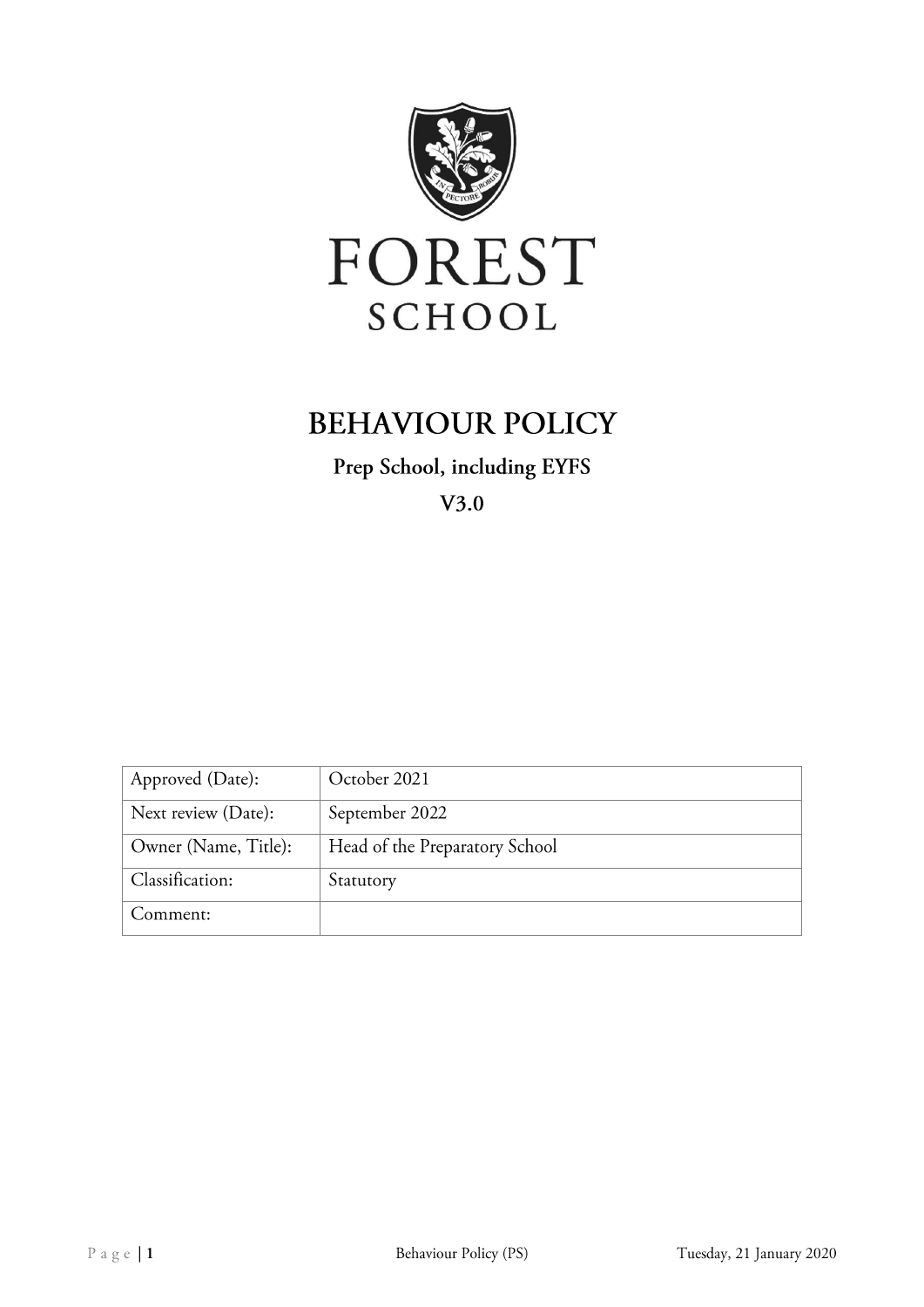## TABLE OF CONTENTS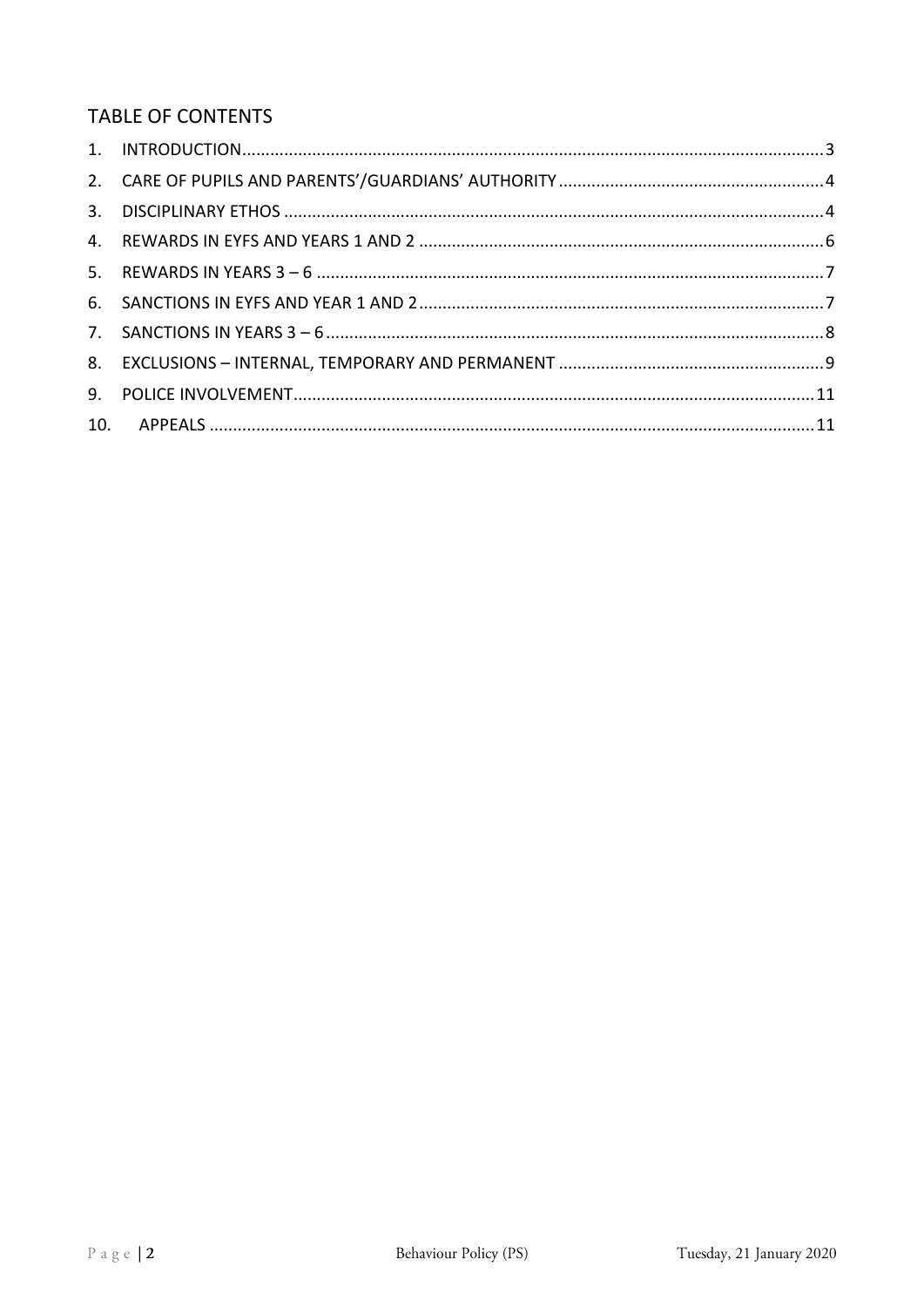## <span id="page-2-0"></span>1. INTRODUCTION

1.1. This policy should be read in conjunction with the;

School Rules Safeguarding and Child Protection Policy Teaching and Learning Policy Safe Handling: Searches, Contact and Restraints Policy Anti-Bullying Policy E-Safety Policy Educational Visits Policy Appeal against Exclusion Policy Responsible Use Policy Entry Acceptance Form

- 1.2. The ethos and principles upon which the School is run are reflected in the Behaviour Policy and School Rules, which are reviewed annually. A copy of the rules is provided to all parents and pupils at the start of each Michaelmas Term. Forest School promotes positive behaviour and relationships, and this policy sets out the ways in which this is done.
- 1.3. Underlying principles are also to be found in the policies concerning access, attendance, admissions and retention, equal opportunities, behaviour in the School community, the School's use of rewards and sanctions, the use of force to control or restrain pupils, drugs and prohibited substances.
- 1.4. Forest School recognises that good and bad behaviour happens within a context, and in particular looks for reasons why there might be a pattern of poor behaviour relating to one or more pupils. We feel that this is important to understand the context and be able to put in place the most appropriate support and other measures which may include sanctions.
- 1.5. We are mindful of our duties under the Equality Act 2010 when considering the context of a pupil's behaviour. On occasion, behavioural issues might give cause to suspect that a child is suffering or likely to suffer harm, and the Policy is therefore linked to the School's Safeguarding and Child Protection Policy.
- 1.6. Corporal punishment is forbidden by law. A teacher is not allowed to use any degree of physical contact which is deliberately intended to punish a pupil, or which is primarily intended to cause pain or injury or humiliation.
- 1.7. This policy has regard for the non-statutory advice Behaviour and Discipline in schools January 2016 – [the Department for Education.](https://www.gov.uk/government/publications/behaviour-and-discipline-in-schools)
- 1.8. All staff must report any physical restraint on a pupil to the pastoral office. For more information on physical restraint please refer to the Safe Handling, Searches, Contact and Restraints Policy on the staff intranet under policies.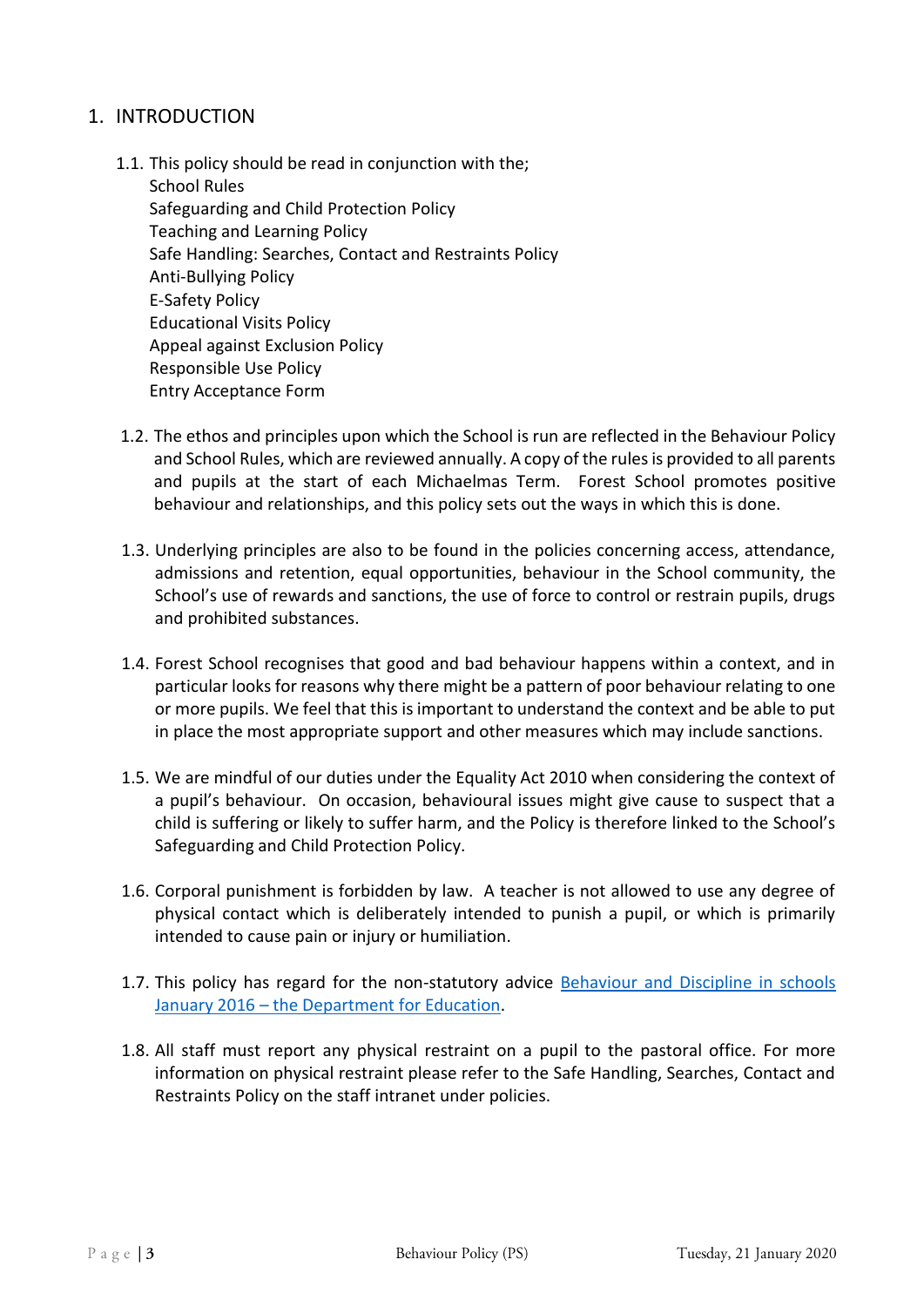## <span id="page-3-0"></span>2. CARE OF PUPILS AND PARENTS'/GUARDIANS' AUTHORITY

2.1. Upon signing the Entry Acceptance Form, parents authorise the Warden and staff to whom the supervision of pupils has been delegated while in *loco parentis* to take and/or authorise in good faith all decisions that safeguard and promote the proper welfare and education of the pupil. Parents' consent to such physical contact as may be lawful, appropriate and proper for teaching or to provide comfort to a pupil in distress or to maintain safety and good order. Corporal punishment is not used. Parents also consent to emergency medical treatment where certified by a doctor or the School's medical staff to be necessary for the safety of a pupil and if a parent cannot be contacted in time.

## <span id="page-3-1"></span>3. DISCIPLINARY ETHOS

- 3.1. This policy is designed to assist all members of the Pre-Prep and Prep School community: staff, pupils and parents to fulfil the aims of the school in creating an atmosphere of mutual respect and understanding. We believe that children learn best when they are clear about exactly what they are expected to do and when they are continually and consistently encouraged to do it. Therefore, it is important that everyone who comes in to contact with our pupils has a shared understanding of our behaviour management procedures.
- 3.2. It is the school's intention that all our pupils' achievements, including excellent conduct, should be consistently recognised, praised and celebrated. Equally, all pupils benefit from clearly marked boundaries and expectations. Our written policy reflects this approach and we balance discipline and sanctions with a strong commitment to encouraging and rewarding positive behaviour.
- 3.3. When implementing the Behaviour Policy, consideration is given to the individual needs (academic, physical, behavioural and emotional) of the pupils and reasonable adjustments are made. Staff should consult pupils' ISP and the Learning Support register (where appropriate) for more information in accordance with the Equality Act 2010.
- 3.4. A record of sanctions given to pupils is stored electronically within the Prep School Office. This document is monitored by the Deputy Head Pastoral (Prep).
	- 3.4.1. Our Values:
	- 3.4.2. Pupils are expected to:
		- a) Share and celebrate successes of themselves, peers and the school community
		- b) Assume responsibility for their own work and actions
		- c) Address adults appropriately, respond politely, listen to others and take turns
		- d) Respect others' opinions, differences, personal property and workspace
		- e) Have consideration for their own safety and the safety of others
		- f) Be caring, honest and fair
		- g) Respect school property
		- h) Be well-presented and wear their school uniform with pride
	- 3.4.3. Staff are expected to:
		- a) Set an example of respect, kindness and good manners
		- b) Promote and reward personal responsibility and initiative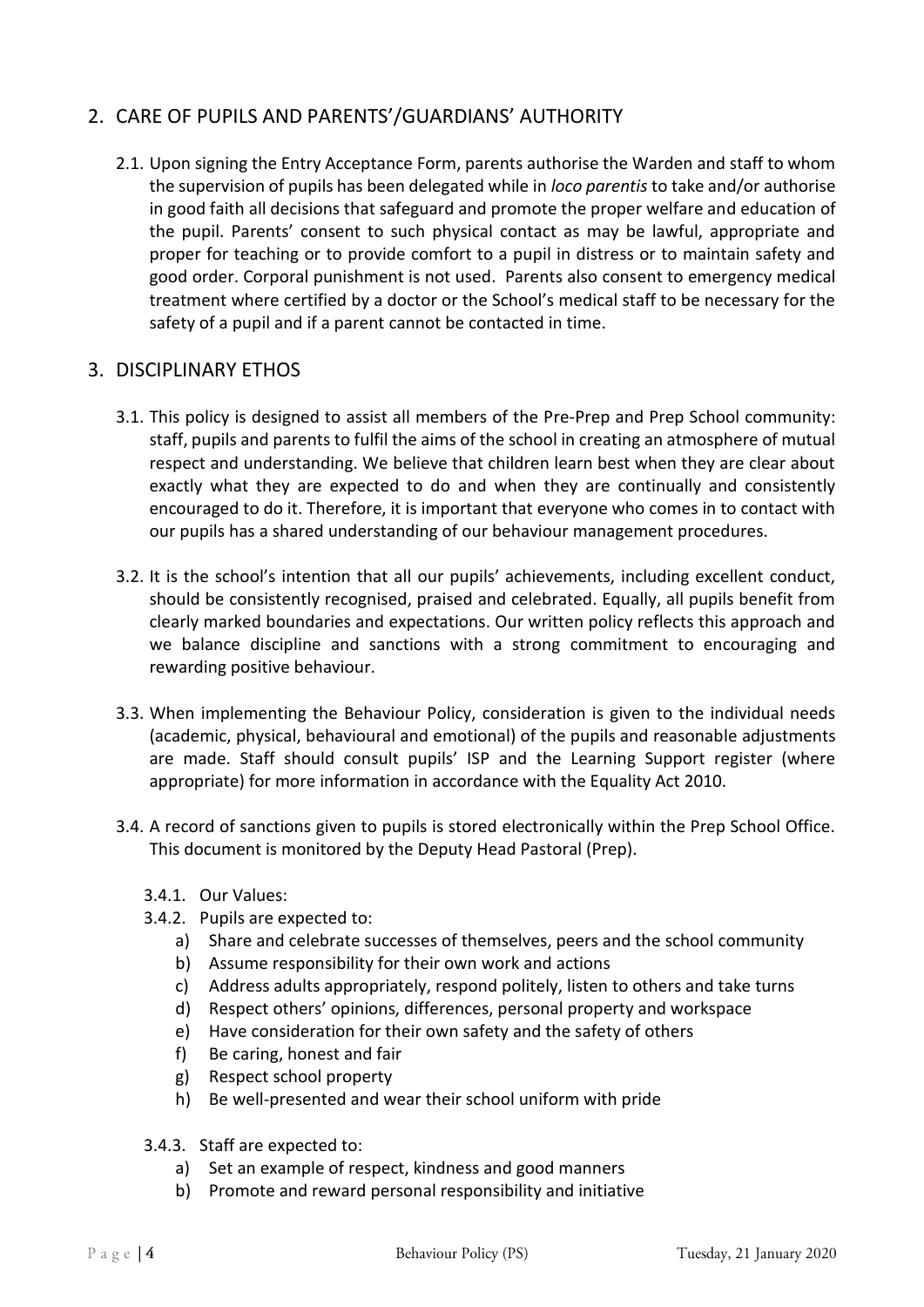- c) Create a stimulating, yet safe environment in classrooms and around school
- d) Establish class routines that are understood and respected
- e) Provide supportive pastoral care, responding quickly to the needs of individuals
- f) Praise pupils who behave well, produce good work and who work within our expectations in accordance with our rewards policy
- g) Liaise, as appropriate, with the Deputy Head Pastoral (Prep) regarding pupil matters
- h) Communicate regularly with parents to inform them of their child's successes
- i) Inform parents quickly and sensitively regarding any pastoral or behavioural matters
- j) Offer an 'open door' policy to parents and pupils wishing to discuss any concerns

#### 3.5. Organisation

- 3.5.1. Our Golden Rules are displayed in each classroom and are printed in pupil planners. Children are reminded of the rules at the beginning of each term and it is referred to by staff as appropriate. If a pupil has fallen short of our expectations, a member of staff may ask, 'which of our Golden Rules have you broken?'
- 3.5.2. Assemblies provide an important forum for reinforcing values and celebrating achievement. The Prep and Pre-Prep schools have a weekly 'Celebration Assembly' to commend the achievements of our pupils both in and out of school, where certificates, badges or other rewards are presented.
	- a) Our expectations are also communicated to pupils during our weekly Chapel service, for Years 2-6, and through PSED and PSHEE lessons throughout the Prep School
	- b) A system of rewards is used throughout the School
	- c) A system of sanctions is also used throughout the School
	- d) The Deputy Head Pastoral (Prep) shares concerns over individual pupils formally during weekly staff briefings
	- e) The School Council involves pupils in decision making and is a forum for the discussion of school issues
	- f) The House system rewards the collaborative effort of Houses at the end of term with the opportunity to be awarded trophies for achievement, success, good conduct and effort
	- g) The Deputy Head Pastoral (Prep), who is also DSL for the Preparatory School, oversees pupils throughout their time in the Prep School and provides additional support, as necessary, to form teachers, pupils and parents
- 3.6. Pre-Prep Department, including EYFS
	- 3.6.1. The personal, spiritual, moral and social development of our pupils is nurtured in our Pre-Prep department where pupils begin to understand and act in accordance with our school's values.
	- 3.6.2. The growth a pupil makes in their social and personal development is as warmly rewarded as is academic progress.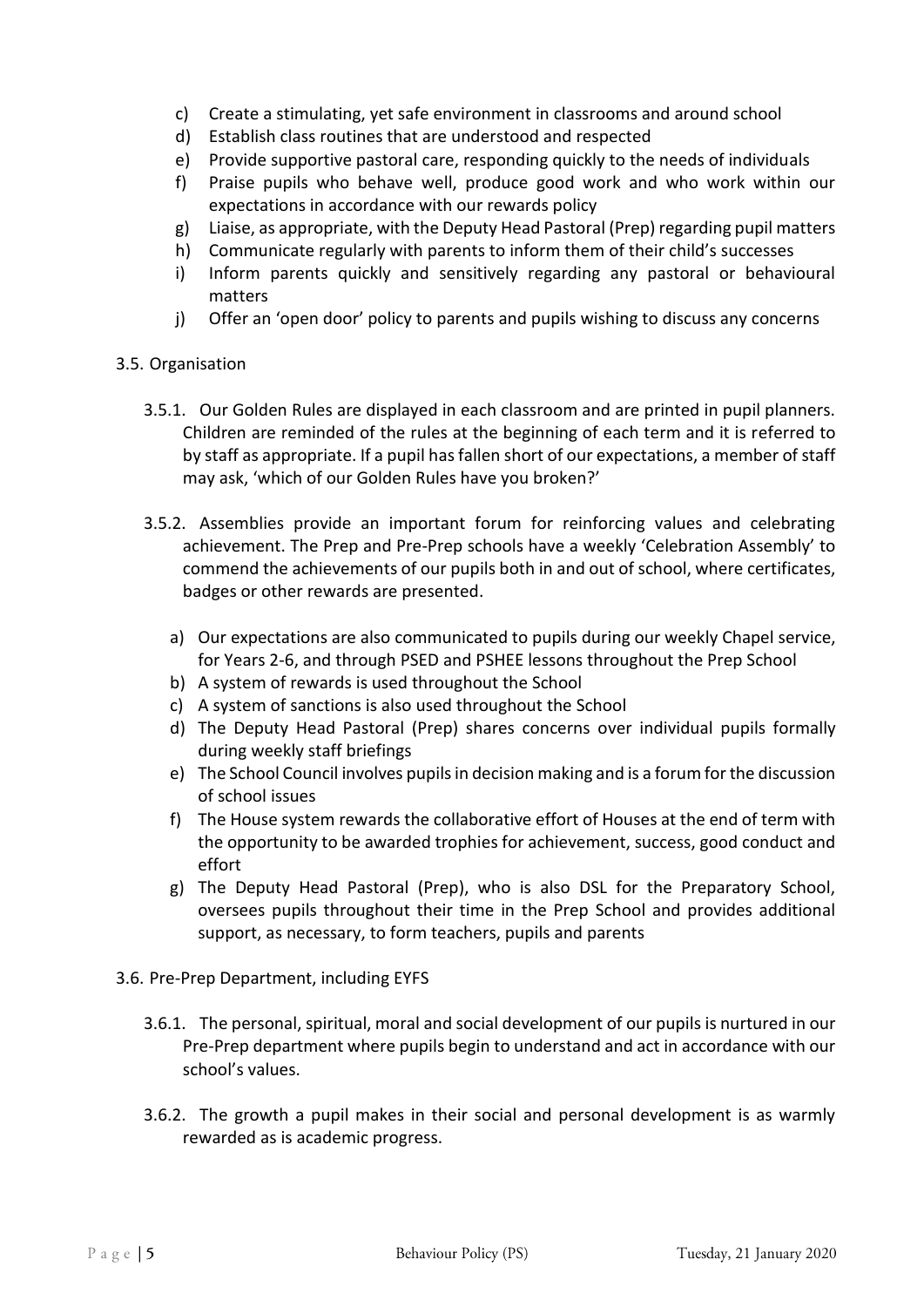- 3.6.3. The emphasis is firmly on a culture of praise and the celebration of achievement. This is evident through our clear reward systems and weekly Assemblies that celebrate our pupils. At the end of the year, Prize-Giving celebrates our pupils' achievements.
- 3.6.4. There may be times when a pupil needs particular guidance in order to help them be their best self. The form teacher or Head of Pre-Prep may request parents or guardians to come into school to discuss how to work together to achieve improvement and change.

#### <span id="page-5-0"></span>4. REWARDS IN EYFS AND YEARS 1 AND 2

- 4.1. Stickers reward all the qualities desired from our pupils. These are awarded when a pupil has met or exceeded our expectations and demonstrated exemplary behaviour. Stickers are awarded for:
	- a) Kindness
	- b) Persistent good behaviour
	- c) Excellent manners
	- d) Reaching a set target for behaviour
	- e) Honesty
	- f) Accurate work
	- g) Excellent presentation
	- h) Good effort
	- i) Making a particular improvement or meeting a target
	- j) Following class rules
- 4.2. Stickers may also be awarded for recognising excellent personal development e.g.:
	- a) Changing quickly
	- b) Taking responsibility for belongings
	- c) Listening well
- 4.3. Certificates are awarded at Celebration Assembly when a pupil reaches ten stickers, or multiples of ten thereafter
- 4.4. In each of our EYFS classes one pupil in turn is awarded Star of the Week by the form teacher. This may be awarded for academic or personal progress that is of particular significance. Star badges are pinned on to uniform and certificates are presented during Celebration Assembly.
- 4.5. 'WOW' Wonderful Outstanding Work certificates are awarded to pupils in Years 1 and 2 for excellent work. Certificates are presented during Celebration Assembly and work, where possible, will be displayed on the 'WOW Board'.
- 4.6. Golden Time is a reward for pupils in Year 1 and 2. Golden Time is non-directed time that pupils may use to read a book; play a board game; draw a picture or any other appropriate unstructured activity within the classroom.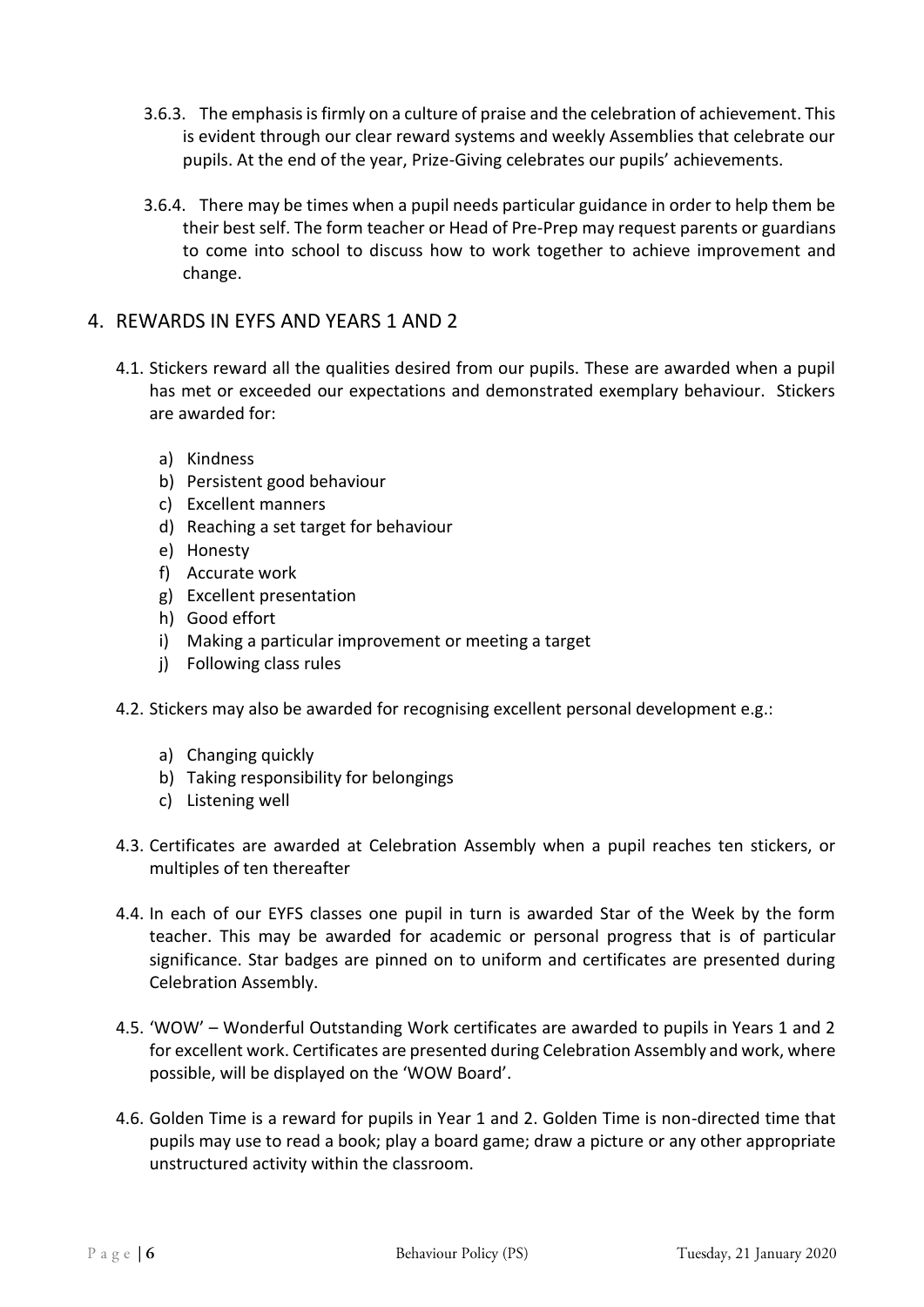## <span id="page-6-0"></span>5. REWARDS IN YEARS  $3 - 6$

5.1. Merits reward the personal and social qualities desired from our pupils. These are awarded when a pupil has met or exceeded our expectations and demonstrated exemplary behaviour. They are recorded in Prep Diaries.

Merits are awarded for:

- a) Kindness
- b) Good behaviour
- c) Excellent manners
- d) A demonstration of integrity
- e) Being well-organised
- f) Reaching a set target for behaviour
- g) Honesty
- h) Smart, tidy appearance
- i) Positive contribution to school life

*This list is not exhaustive but offers some examples.* 

- 5.2. Merit Certificates, awarded for 10 Merits and other multiples of 10, are presented in Celebration Assembly and are recorded in our weekly newsletter, The Gloucester.
- 5.3. Stars reward excellent work, achievement or effort. Stars are recorded in Prep Diaries and contribute to the House Work Cup awarded to the House with the highest number of stars that term.
- 5.4. Stars are awarded for:
	- a) Accurate work
	- b) Excellent presentation
	- c) Good effort
- 5.5. Commendation Certificates are awarded for pieces of exceptional work, significant contribution to school life, examples of excellent citizenship or other noteworthy achievement. These are awarded during Celebration Assembly and are recorded in The Gloucester.
- 5.6. The Inter-House Cup is awarded at end of term for the collective achievements of the winning House.

#### <span id="page-6-1"></span>6. SANCTIONS IN EYFS AND YEAR 1 AND 2

6.1. '1, 2, 3 Magic' is a system used to help pupils make the right choices about their behaviour. Form teachers will spend time talking with pupils about the types of behaviour we do ('start behaviours), and do not ('stop' behaviours), expect in school. If a pupil behaves inappropriately, the teacher may say 'that's 1', letting the child know quietly and calmly that their behaviour is unacceptable. If poor behaviour persists, the teacher may say 'that's 2'.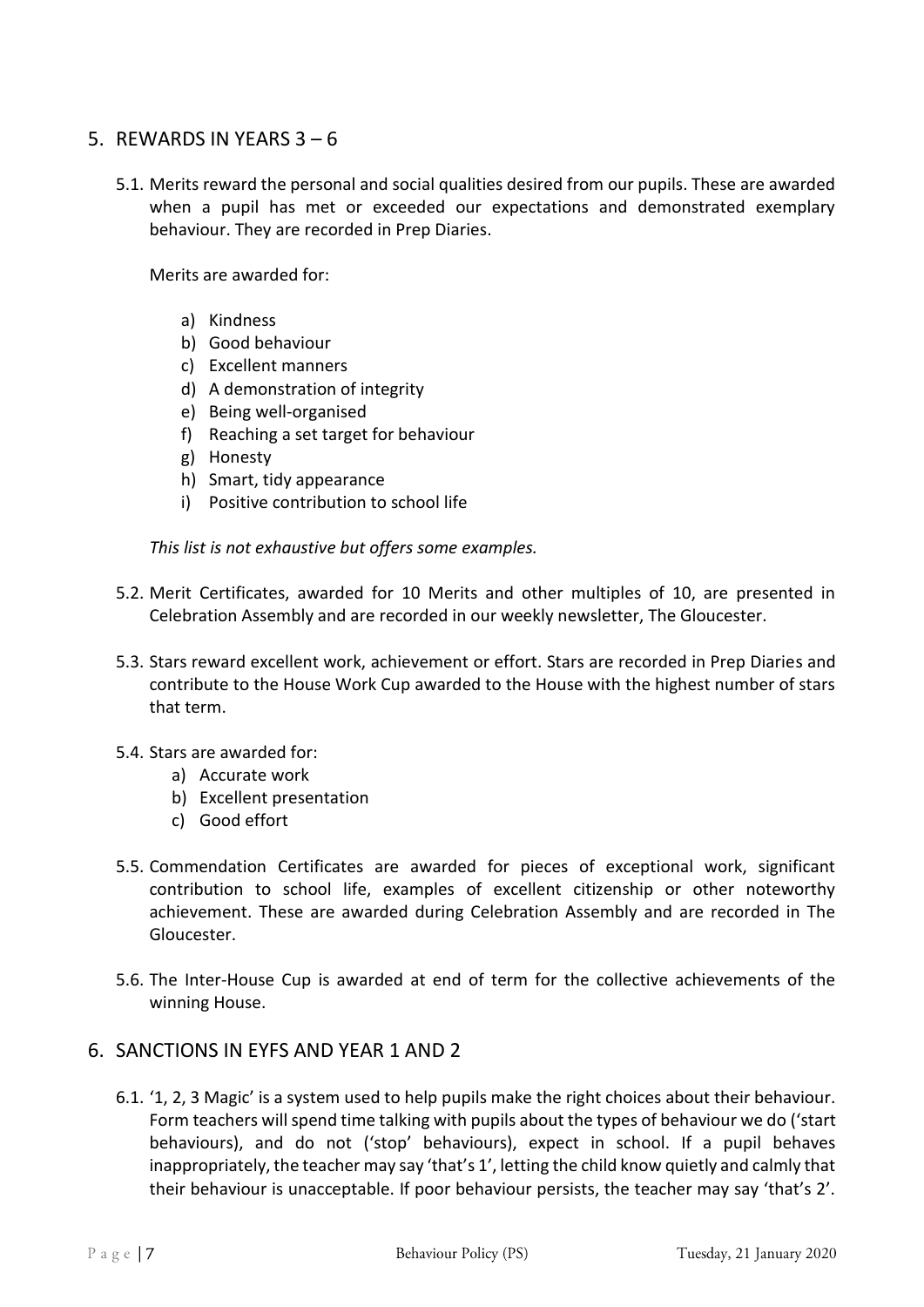If a pupil reaches '3', then they will have a short 'time-out' period before re-joining the class. By counting in this way, the pupil has more than one opportunity to recognise and reflect upon their behaviour and modify it.

- 6.2. If a pupil's poor behaviour persists, they will be sent for a restorative conversation with the Head of the Pre-Prep or the Deputy Head Pastoral.
- 6.3. Parents will be informed of any persistent or exceptional instances of poor behaviour in school.
- 6.4. Repeated multiple incidents of serious poor behaviour may result in a half day internal detention with the Head of Pre-Prep or other member of the Prep School Leadership Team. This will be an opportunity for the pupil to reflect upon their behaviour and consider appropriate pathways forward. Detentions are restorative in nature not punitive.
- 6.5. Detentions may also be given to pupils whose behaviour in a single instance is deemed by the Head of Pre-Prep to be of a sufficiently serious nature to warrant this sanction.
- 6.6. In all cases, parents will be informed by email of a detention at least 48 hours prior to the event. Acknowledgement slips must be returned.

## <span id="page-7-0"></span>7. SANCTIONS IN YEARS 3 – 6

- 7.1. Demerits are the sanction for poor behaviour or manners. They are recorded in pupil planners.
- 7.2. Demerits may be awarded for serious misbehaviour such as:
	- a) Persistent talking in class
	- b) Answering back
	- c) Cheating
	- d) Dishonesty
	- e) Late homework without explanation
	- f) Running around the school site
	- g) Bad language
	- h) Unkindness to others
	- i) Vandalism or graffiti to school property or another's personal property
	- j) Physical behaviour towards others

*This list is non-exhaustive but offers some examples.* 

- 7.3. At the teacher's discretion, a demerit warning may be given. This gives the pupil the opportunity to identify and reflect upon unacceptable behaviour and the chance to modify it.
- 7.4. Demerits expire at the end of each term.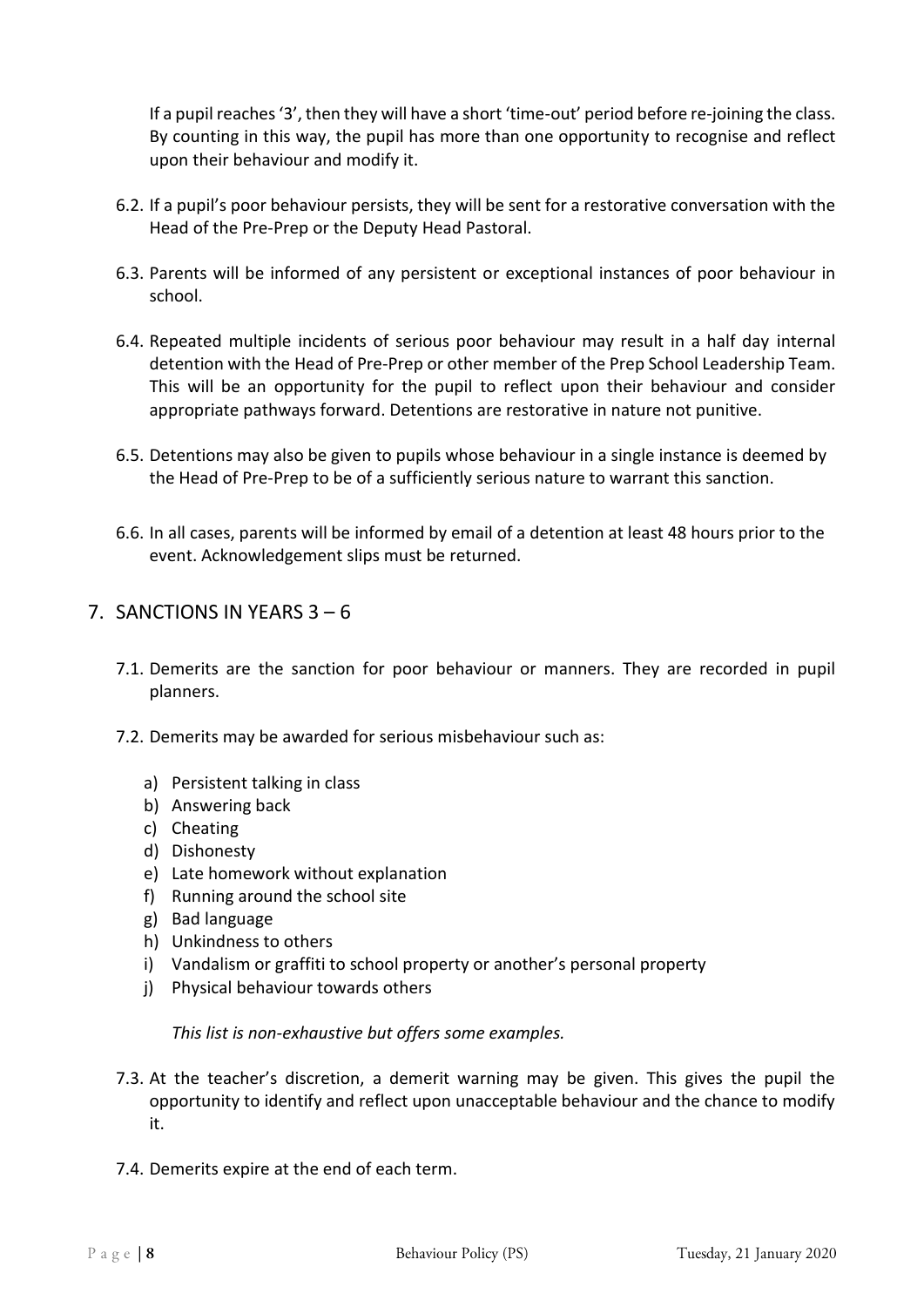#### 7.5. Detention

- 7.5.1. If a pupil receives three demerits within one half term, then they will serve an afterschool detention with the Deputy Head Pastoral (Prep) or other member of the Prep School Leadership Team. This will be an opportunity for the pupil to reflect upon their behaviour and consider appropriate pathways forward. Detentions are restorative in nature, not punitive.
- 7.5.2. Detentions may also be given to pupils whose behaviour in a single instance is deemed by the Deputy Head Pastoral (Prep) to be of a sufficiently serious nature to warrant this sanction.
- 7.5.3. In all cases, parents will be informed by email of a detention at least 48 hours prior to the event. Acknowledgement slips must be returned.

#### <span id="page-8-0"></span>8. EXCLUSIONS – INTERNAL, TEMPORARY AND PERMANENT

#### 8.1. Internal Exclusion

8.1.1. The Head of the Preparatory School may internally exclude a pupil for a one-day period for serious offences that fall between the threshold of Detention and Temporary Exclusion. This will be a further opportunity for a pupil to reflect on the behaviour which merited the sanction. A pupil can only serve one Internal Exclusion in an academic year. A more serious sanction would be applied, should the behaviour(s) continue.

#### 8.2. Temporary exclusion

- 8.2.1. The Head of the Preparatory School may temporarily exclude a pupil for serious offences or a complete failure to adhere to the School Rules and normal sanctions. Any individual pupil who accrues a third temporary exclusion during their time at Forest will automatically attend a determination meeting with the Warden and may be subject to permanent exclusion. This does not preclude a determination meeting prior to a third temporary exclusion if the Warden decides it should occur.
- 8.2.2. The Head of the Preparatory School will decide whether the behaviour should require a determination meeting.
- 8.2.3. The Deputy Head Pastoral (Prep) will normally carry out a detailed investigation, assemble the facts and discuss them with the Head of the Preparatory School. The investigation may involve taking verbal and/or written evidence from pupils, staff and others, where appropriate and gathering all the evidence; recording in note form the interview with the pupil concerned to establish their version of events.
- 8.2.4. The Head of the Preparatory School and the Deputy Head Pastoral (Prep) will decide on the appropriate sanction and the length of any Temporary Exclusion. The Warden will be informed. Appropriate support will be given to the pupil on re-admission to the School.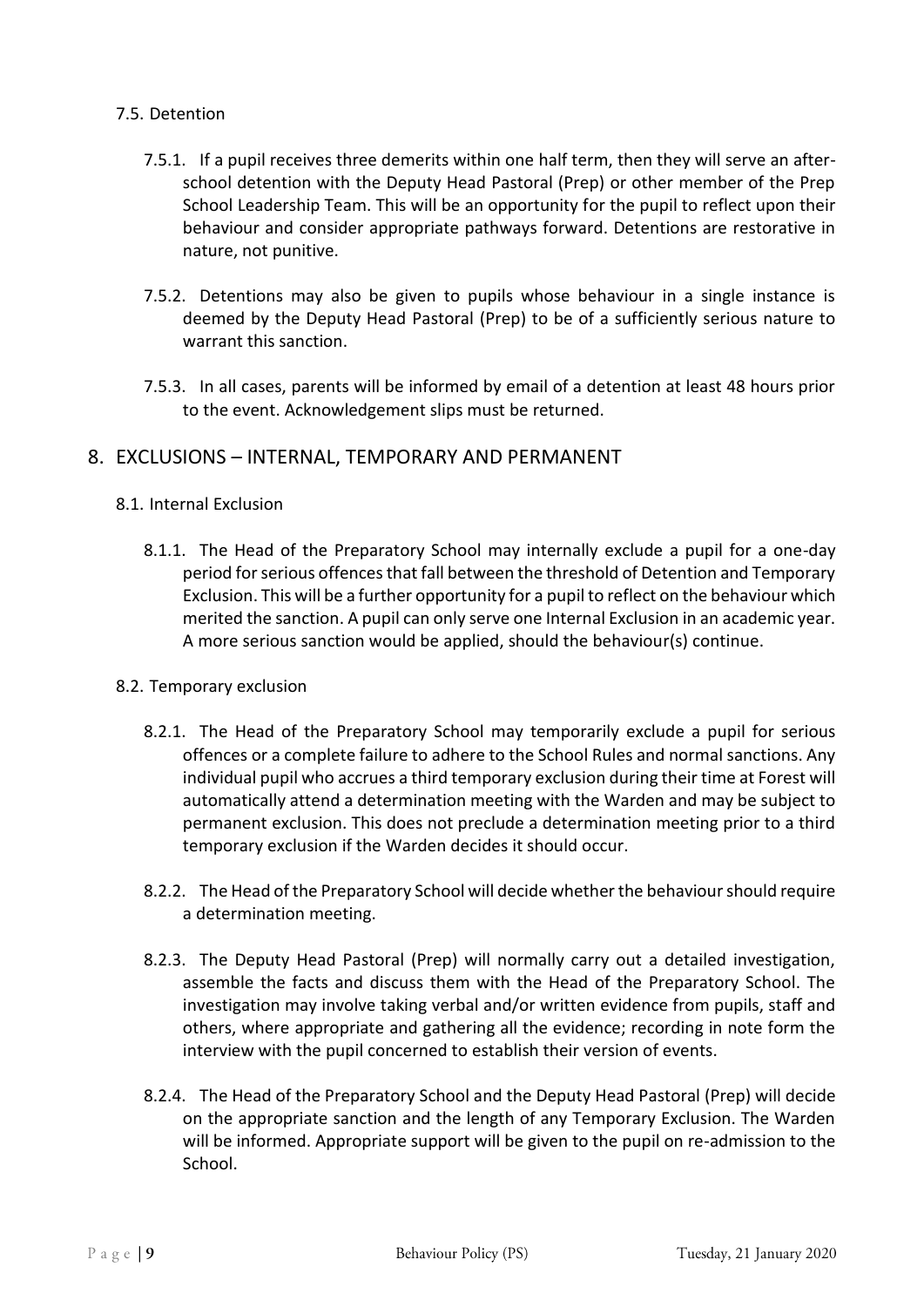#### 8.3. Permanent Exclusion

- 8.3.1. When the School believes it is in the best interest of a pupil and/or the School community, the pupil will be excluded.
- 8.3.2. The following offences may result in the permanent exclusion of a pupil (the list is not exhaustive but serves as a guide):
	- a) Involvement with, supplying or buying drugs or other prohibited substances. (Please refer to Substance Education and Management Policy)
	- b) Theft\*
	- c) Violent Behaviour\*
	- d) Repeated Temporary Exclusions
	- e) Behaviour which threatens the safety of others
	- f) Breach of behavioural or attendance contract
	- g) Malicious allegations against staff
	- h) Having run the full gambit of school sanctions
	- i) Bringing the School into disrepute

\**Forest School will consider all aspects of the case, on a case-by-case basis. The context of the case will be taken into account, degree of remorse shown and/or remedial measures taken, damage to the School community and motives. It should also be noted that permanent exclusion may be imposed after a first offence and that the offences considered under this policy may have taken place on or off the School premises.*

- 8.3.3. Committing a criminal act or any serious misconduct which affects the welfare of members of the School Community or brings the School into disrepute will lead to temporary or permanent exclusion.
- 8.3.4. The Senior Deputy Head of the Preparatory School will take overall responsibility for all aspects of the investigation. The process leading to Permanent Exclusion is as follows:
- 8.3.5. The Senior Deputy Head of the Preparatory School and the Deputy Head Pastoral (Prep) will carry out a detailed investigation. The investigation will involve obtaining evidence and ascertaining the version of events from the pupil under investigation. There will be a written record of all meetings. Once sufficient information has been obtained, the parents of the pupil will be informed that an investigation is taking place and why.
- 8.3.6. At this stage the Senior Deputy Head of the Preparatory School will involve the Head of the Preparatory School fully, who will provide a recommendation to the Warden about next steps. The Warden may decide to seek advice from external agencies including Local Authority Designated Officer and/or separate legal advice, If the Warden believes that Permanent Exclusion is a possibility, he will ask the parents and the pupil to attend a Determination Meeting to be held within five (5) days of the request being made. At this stage, the pupil will be sent home from school until they have attended the Determination Meeting with their parents. This is not a sanction in